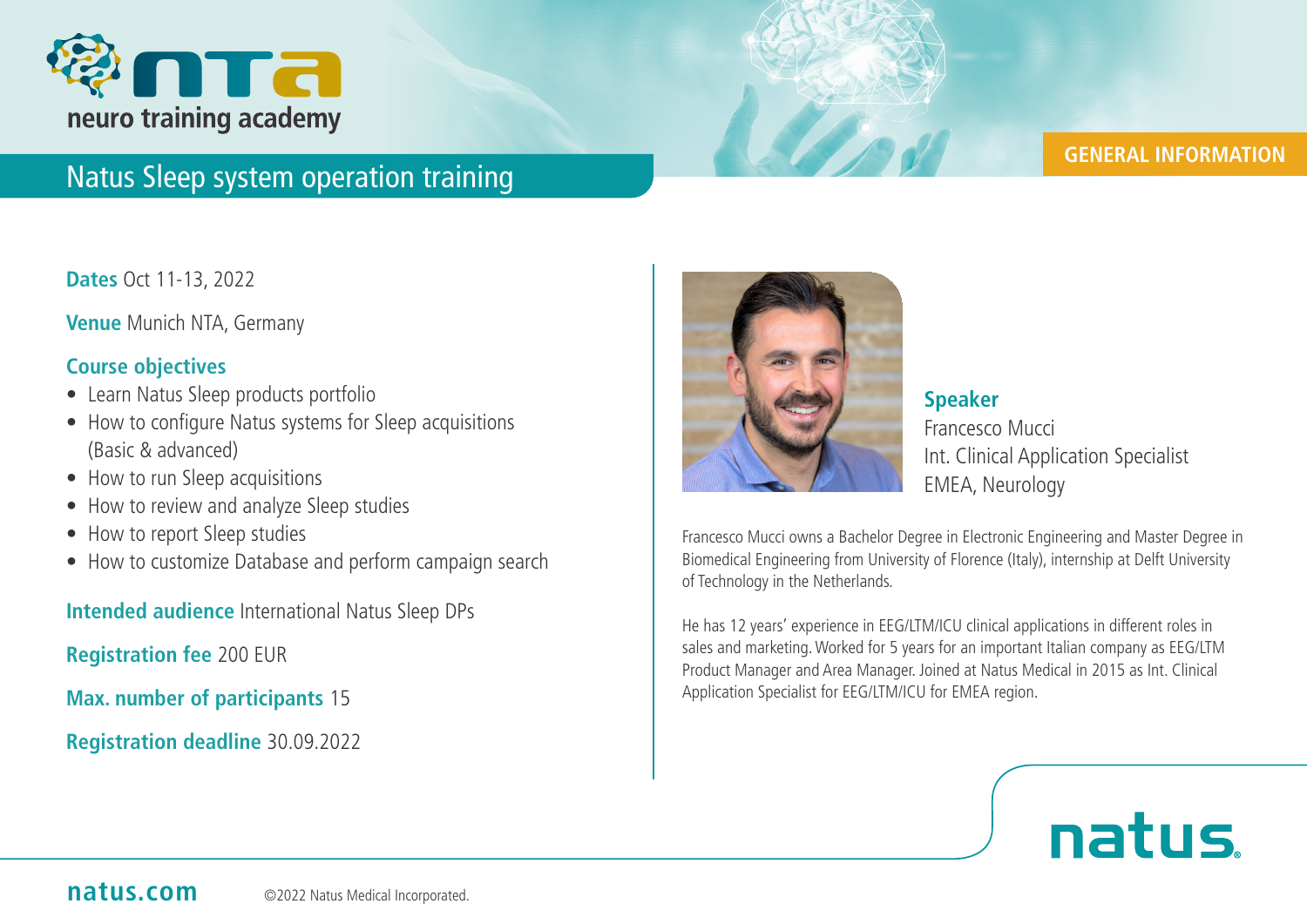

# Natus Sleep system operation training

| Day 1           | Oct 11, 2022                                                                                                                                      |
|-----------------|---------------------------------------------------------------------------------------------------------------------------------------------------|
| $09:00 - 10:00$ | Preparation and Set-Up for a Polysomnography                                                                                                      |
| $10:00 - 11:00$ | AASM Recommended & Alternative Sensor in PGS                                                                                                      |
| $11:00 - 11:15$ | <b>Break</b>                                                                                                                                      |
| $11:15 - 12:15$ | <b>Products Portfolio Overview</b><br>Natus Embla SDx, Natus Embla NDx, Natus Embla MPR, Pcs, Cameras                                             |
| $12:15 - 13:00$ | Lunch                                                                                                                                             |
| $13:00 - 13:45$ | <b>SleepWorks - Basic Settings</b><br>Montage Editor, Channel Labels, Acquisistion Profile, Hands-Up Display,<br><b>Observation Notes</b>         |
| $13:45 - 14:45$ | <b>SleepWorks - Acquisition</b><br>Workflow Toolbar, Montages, Notes, Camera Control, Study Information<br>Box, Workspaces, Split Screen          |
| $14:45 - 15:45$ | <b>SleepWorks - Acquisition (Hands-On)</b>                                                                                                        |
| $15:45 - 16:00$ | <b>Break</b>                                                                                                                                      |
| $16:00 - 17:00$ | SleepWorks - Review<br>Review Toolbar, Montages, Notes, Clip & Prune, Snapshots, Frequency<br>Measurement tools, Study Information Box, Workspace |

17:00 – 18:00 **SleepWorks – Review (Hands-on)**

## **AGENDA**

| Day 2           | Oct 12, 2022                                                                                                     |
|-----------------|------------------------------------------------------------------------------------------------------------------|
| $09:00 - 11:00$ | <b>Natus Database</b><br>Study Information Box, Custom Fields, Search Filters, Report,<br>Archive, Export/Import |
| $11:00 - 11:15$ | <b>Break</b>                                                                                                     |
| $11:15 - 12:15$ | <b>SleepWorks - Advanced Settings</b><br>Analysis Profile, Online/Offline Analysis, Scoring Sets                 |
| $12:15 - 13:00$ | Lunch                                                                                                            |
| $13:00 - 15:30$ | <b>Hands-on</b>                                                                                                  |
| $15:30 - 15:45$ | <b>Break</b>                                                                                                     |
| $15:45 - 17:15$ | Hands-on                                                                                                         |
| $17:15 - 17:45$ | <b>Final Test</b>                                                                                                |
| $17:45 - 18:00$ | Q&A                                                                                                              |

# natus.

## **natus.com** © 2022 Natus Medical Incorporated.